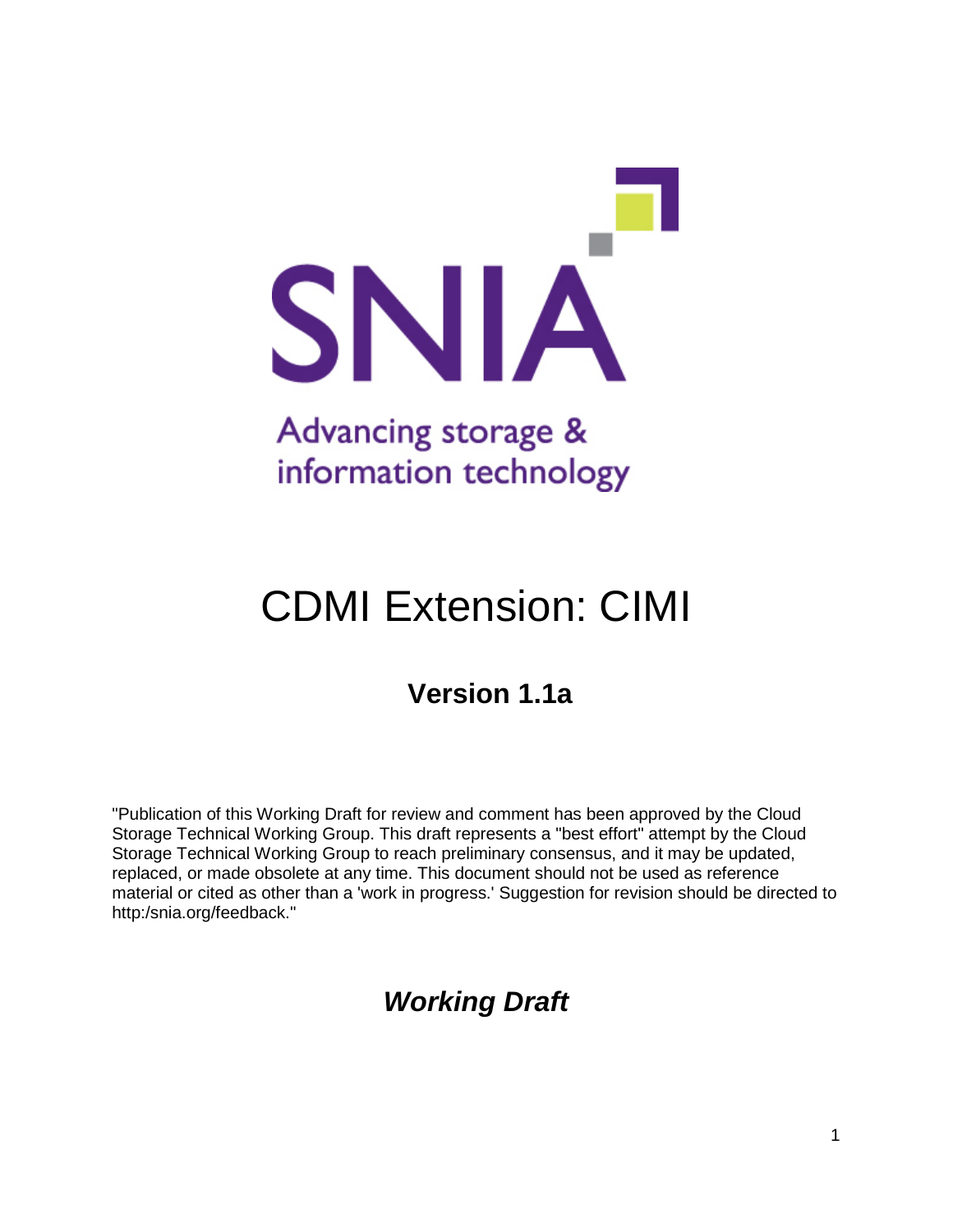### **Revision History**

| Date       | <b>Version</b> | Βv                                | <b>Comments</b>                                                                                                       |
|------------|----------------|-----------------------------------|-----------------------------------------------------------------------------------------------------------------------|
| 08-28-2014 | 1.1a           | Marie McMinn.<br>Cloud TWG Editor | New version of CIMI extension created for the CDMI<br>1.1.0 revision of the standard. Derived from the 1.0g<br>draft. |

The SNIA hereby grants permission for individuals to use this document for personal use only, and for corporations and other business entities to use this document for internal use only (including internal copying, distribution, and display) provided that:

- Any text, diagram, chart, table, or definition reproduced shall be reproduced in its entirety with no alteration, and,
- Any document, printed or electronic, in which material from this document (or any portion hereof) is reproduced shall acknowledge the SNIA copyright on that material, and shall credit the SNIA for granting permission for its reuse.

Other than as explicitly provided above, you may not make any commercial use of this document, sell any excerpt or this entire document, or distribute this document to third parties. All rights not explicitly granted are expressly reserved to SNIA.

Permission to use this document for purposes other than those enumerated above may be requested by e-mailing tcmd@snia.org. Please include the identity of the requesting individual and/or company and a brief description of the purpose, nature, and scope of the requested use.

Copyright © 2014 Storage Networking Industry Association.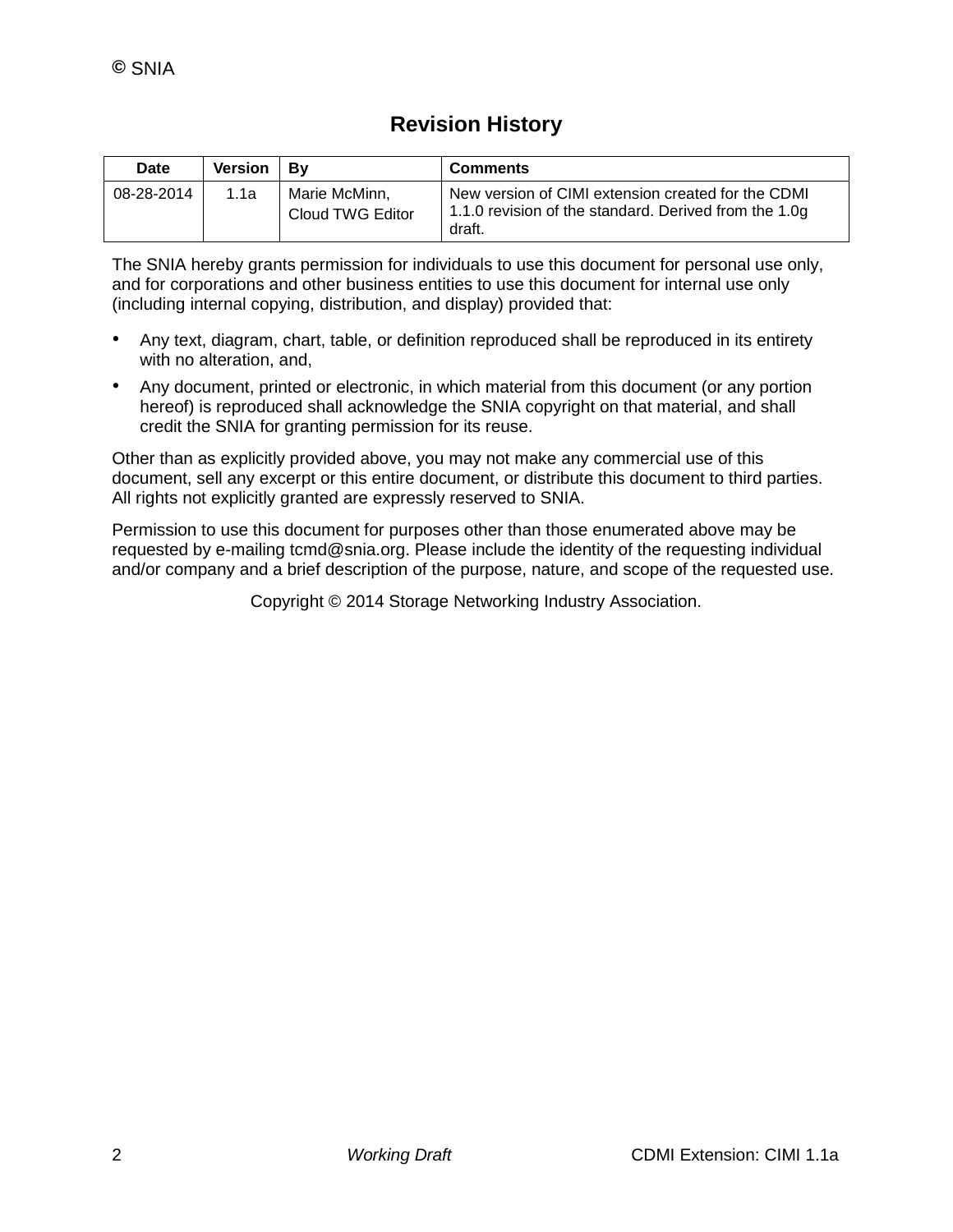### **CIMI CDMI Extension**

This extension to the CDMI international standard supports the DMTF CIMI Standard (DSP 263), which is used to manage an IaaS cloud. Both of these standards can be used together to manage data and storage for IaaS clouds.

#### **Modifications to the CDMI 1.1.0 spec:**

The changes are as follows:

• Support for exporting containers to Cloud Infrastructure Management Interface (CIMI) machines and having them appear as CIMI volumes

#### **1) Insert into Clause 2 Normative References**

#### DSP 0263

Cloud Infrastructure Management Interface (CIMI) Specification

#### **2) Insert into Clause 3 Terms:**

**3.x Cloud Infrastructure Management Interface CIMI** a DMTF standard for managing IaaS

**3) Add a table entry to the end of Table 100 in 12.1.1 System-Wide Capabilities as follows:**

| <b>Capability Name</b> | Tvpe               | <b>Definition</b>                                                                                        |
|------------------------|--------------------|----------------------------------------------------------------------------------------------------------|
| cdmi export cimi       | <b>JSON String</b> | If present and "true", this capability indicates that the cloud storage<br>system supports CIMI exports. |

#### **4) Add a table entry to the end of Table 104 in 12.1.5 Capabilities for Containers as follows:**

| <b>Capability Name</b> | Tvpe        | <b>Definition</b>                                                                             |
|------------------------|-------------|-----------------------------------------------------------------------------------------------|
| cdmi export cimi       | JSON String | If present and "true", this capability indicates that the container<br>supports CIMI exports. |

#### **5) Substitute into 13.1 - <entire section>:**

For all occurrences of "OCCI" in this section, add references to "CIMI" such that the section reads as follows:

CDMI™ containers are accessible not only via CDMI as a data path, but also via other protocols as well. This access is especially useful for using CDMI as the storage interface for a cloudcomputing environment, as [Figure 8](http://cdmi.sniacloud.com/CDMI_Spec/13-Exported_Protocols/13-Exported_Protocols.htm%23XREF_36037_Figure_9_CDMI_and) shows.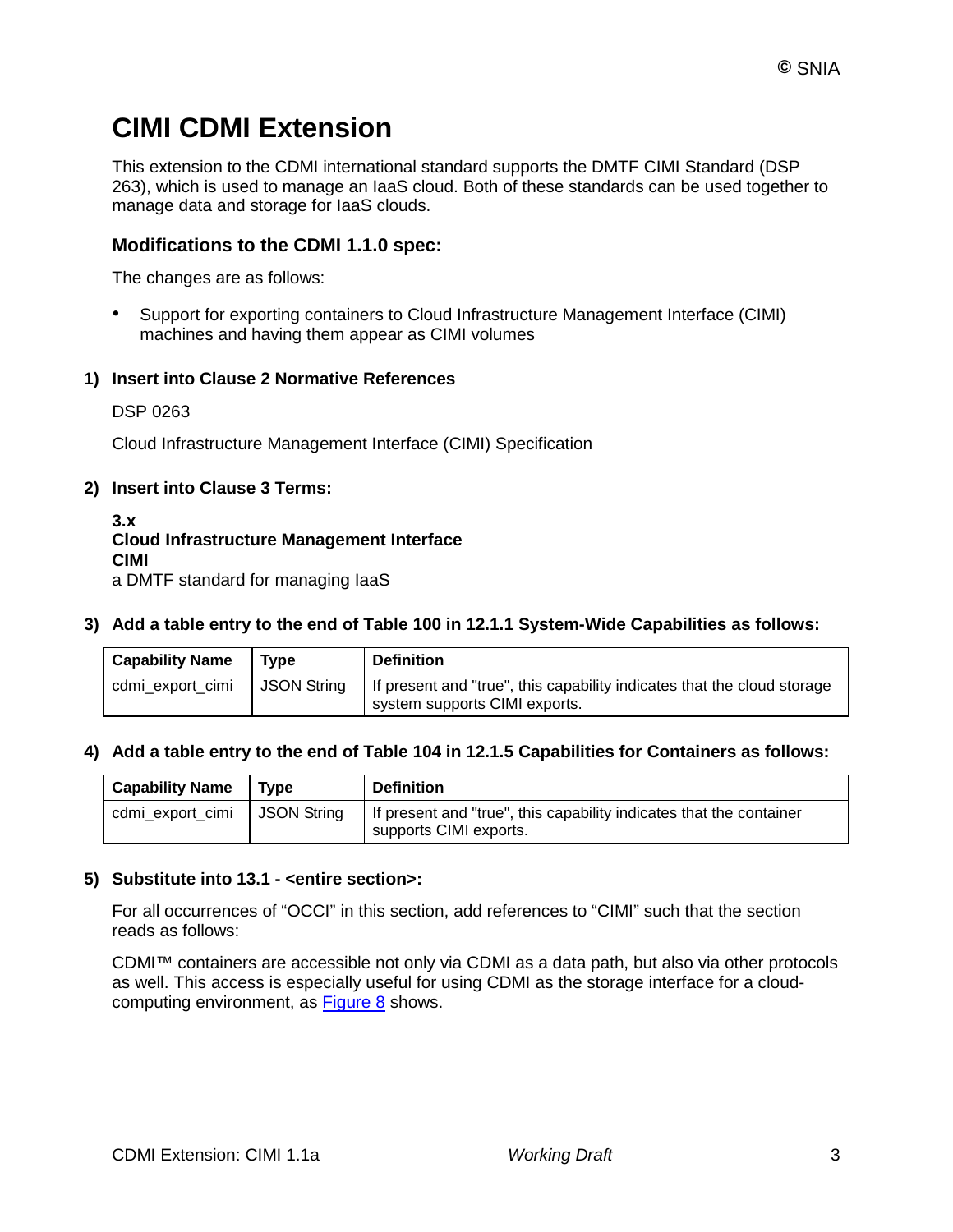

**Figure 8 - CDMI and OCCI/CIMI in an Integrated Cloud Computing Environment**

The exported protocols from CDMI containers may be used by the virtual machines in the cloudcomputing environment as virtual disks on each guest as shown. The cloud computing infrastructure management is shown as implementing either an Open Cloud Computer Interface (OCCI) or a CIMI along with the CDMI interface. With the internal knowledge of the network and the virtual machine manager's mapping of drives, this infrastructure may associate the CDMI containers to the guests using the appropriate exported protocol.

To support exported protocols and improve their interoperability with CDMI, CDMI provides a type of exported protocol that contains information obtained via the CIMI interface or the OCCI interface. In addition, both CIMI and OCCI provide a type of storage that corresponds to a CDMI